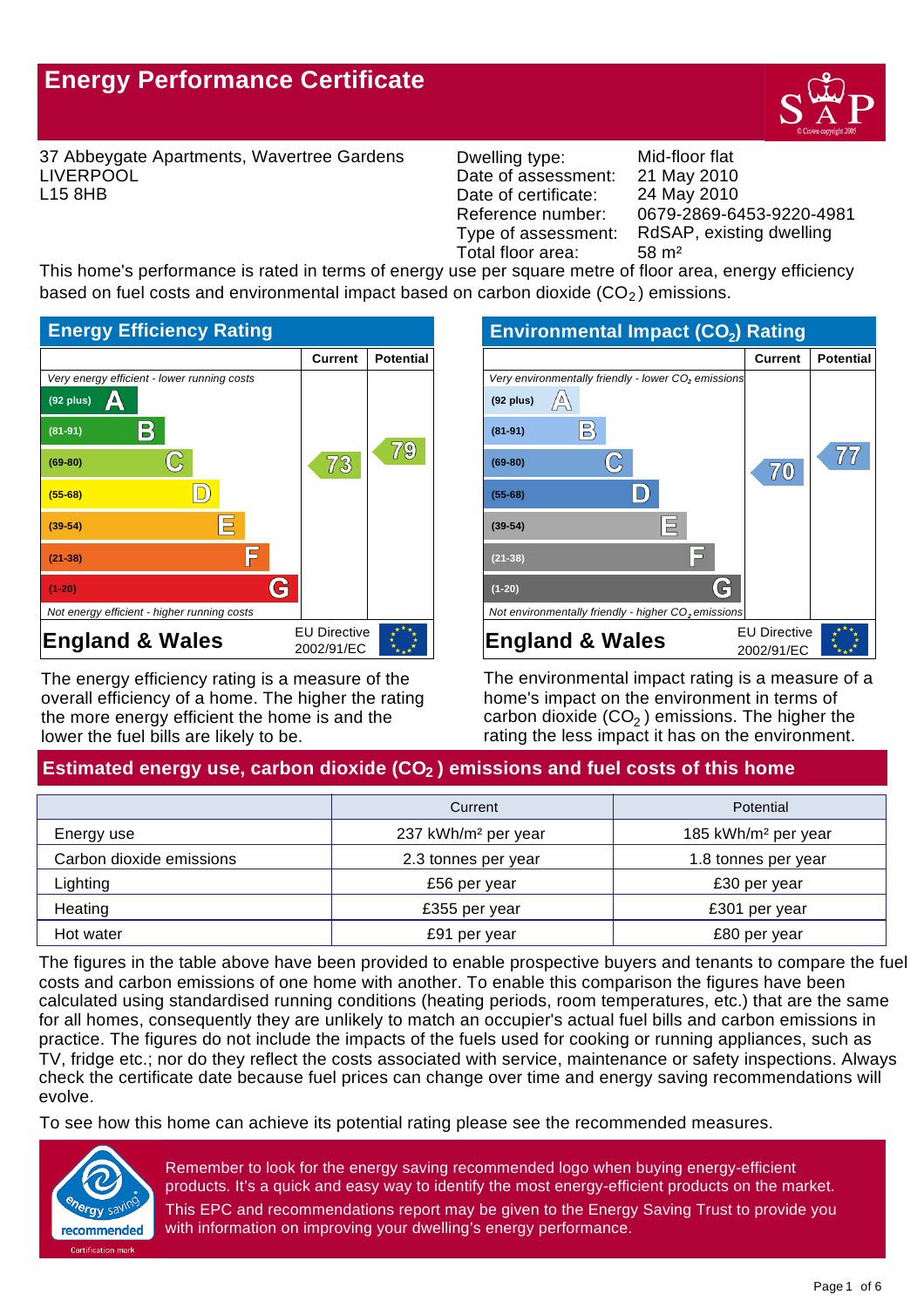## **About this document**

The Energy Performance Certificate for this dwelling was produced following an energy assessment undertaken by a qualified assessor, accredited by Northgate Information Solutions, to a scheme authorised by the Government. This certificate was produced using the RdSAP 2005 assessment methodology and has been produced under the Energy Performance of Buildings (Certificates and Inspections) (England and Wales) Regulations 2007 as amended. A copy of the certificate has been lodged on a national register.

| Assessor's accreditation number: | <b>NGIS801271</b>                    |
|----------------------------------|--------------------------------------|
| Assessor's name:                 | <b>Thomas Crone</b>                  |
| Company name/trading name:       | <b>Tom Crone Property Services</b>   |
| Address:                         | 53 Ancaster Road, Liverpool, L17 9QE |
| Phone number:                    | 0151 728 2485                        |
| Fax number:                      | O                                    |
| E-mail address:                  | tommartincrone@googlemail.com        |
| Related party disclosure:        | No related party                     |

#### **If you have a complaint or wish to confirm that the certificate is genuine**

Details of the assessor and the relevant accreditation scheme are as above. You can get contact details of the accreditation scheme from their website at http://www.northgate-dea.co.uk/ together with details of their procedures for confirming authenticity of a certificate and for making a complaint.

## **About the building's performance ratings**

The ratings on the certificate provide a measure of the building's overall energy efficiency and its environmental impact, calculated in accordance with a national methodology that takes into account factors such as insulation, heating and hot water systems, ventilation and fuels used. The average Energy Efficiency Rating for a dwelling in England and Wales is band E (rating 46).

Not all buildings are used in the same way, so energy ratings use 'standard occupancy' assumptions which may be different from the specific way you use your home. Different methods of calculation are used for homes and for other buildings. Details can be found at www.communities.gov.uk/epbd.

Buildings that are more energy efficient use less energy, save money and help protect the environment. A building with a rating of 100 would cost almost nothing to heat and light and would cause almost no carbon emissions. The potential ratings on the certificate describe how close this building could get to 100 if all the cost effective recommended improvements were implemented.

## **About the impact of buildings on the environment**

One of the biggest contributors to global warming is carbon dioxide. The way we use energy in buildings causes emissions of carbon. The energy we use for heating, lighting and power in homes produces over a quarter of the UK's carbon dioxide emissions and other buildings produce a further one-sixth.

The average household causes about 6 tonnes of carbon dioxide every year. Adopting the recommendations in this report can reduce and protect the environment. You could reduce emissions even more by switching to renewable energy sources. In addition there are many simple everyday measures that will save money, improve comfort and reduce the impact on the environment. Some examples are given at the end of this report.

#### **Visit the Department for Communities and Local Government website at www.communities.gov.uk/epbd to:**

- Find how to confirm the authenticity of an energy performance certificate
- Find how to make a complaint about a certificate or the assessor who produced it
- Learn more about the national register where this certificate has been lodged the Department is the controller of the data on the register for Data Protection Act 1998 purposes
- Learn more about energy efficiency and reducing energy consumption

Further information about Energy Performance Certificates can be found under Frequently Asked Questions at www.epcregister.com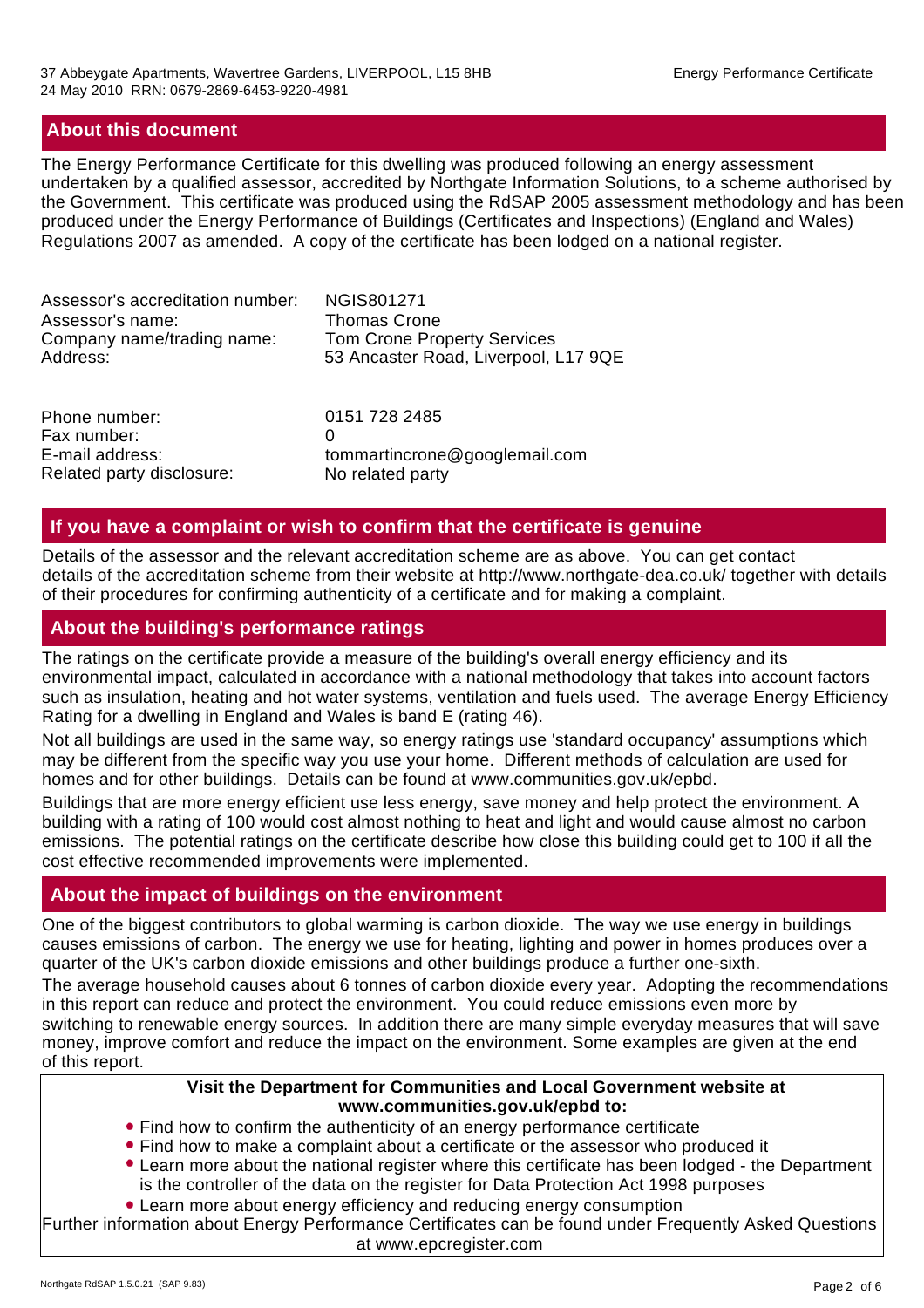## **Recommended measures to improve this home's energy performance**

37 Abbeygate Apartments, Wavertree Date of certificate: 24 May 2010 **Gardens** LIVERPOOL L15 8HB Reference number: 0679-2869-6453-9220-4981

#### **Summary of this home's energy performance related features**

The table below gives an assessment of the key individual elements that have an impact on this home's energy and environmental performance. Each element is assessed by the national calculation methodology against the following scale: Very poor / Poor / Average / Good / Very good. The assessment does not take into consideration the physical condition of any element. 'Assumed' means that the insulation could not be inspected and an assumption has been made in the methodology based on age and type of construction.

|                                                        | Current performance                            |                          |               |
|--------------------------------------------------------|------------------------------------------------|--------------------------|---------------|
| Element<br>Description                                 |                                                | <b>Energy Efficiency</b> | Environmental |
| Walls                                                  | Solid brick, as built, no insulation (assumed) | Very poor                | Very poor     |
| Roof                                                   | (another dwelling above)                       |                          |               |
| Floor                                                  | (other premises below)                         |                          |               |
| <b>Windows</b>                                         | Fully double glazed                            | Good                     | Good          |
| Main heating                                           | Boiler and radiators, mains gas                | Good                     | Good          |
| Main heating controls                                  | Programmer, no room thermostat                 | Very poor                | Very poor     |
| Secondary heating                                      | None                                           |                          |               |
| Hot water                                              | From main system                               | Good                     | Good          |
| Lighting                                               | Low energy lighting in 14% of fixed outlets    | Poor                     | Poor          |
| <b>Current energy efficiency rating</b>                |                                                | C 73                     |               |
| Current environmental impact (CO <sub>2</sub> ) rating |                                                |                          | C 70          |

#### **Low and zero carbon energy sources**

None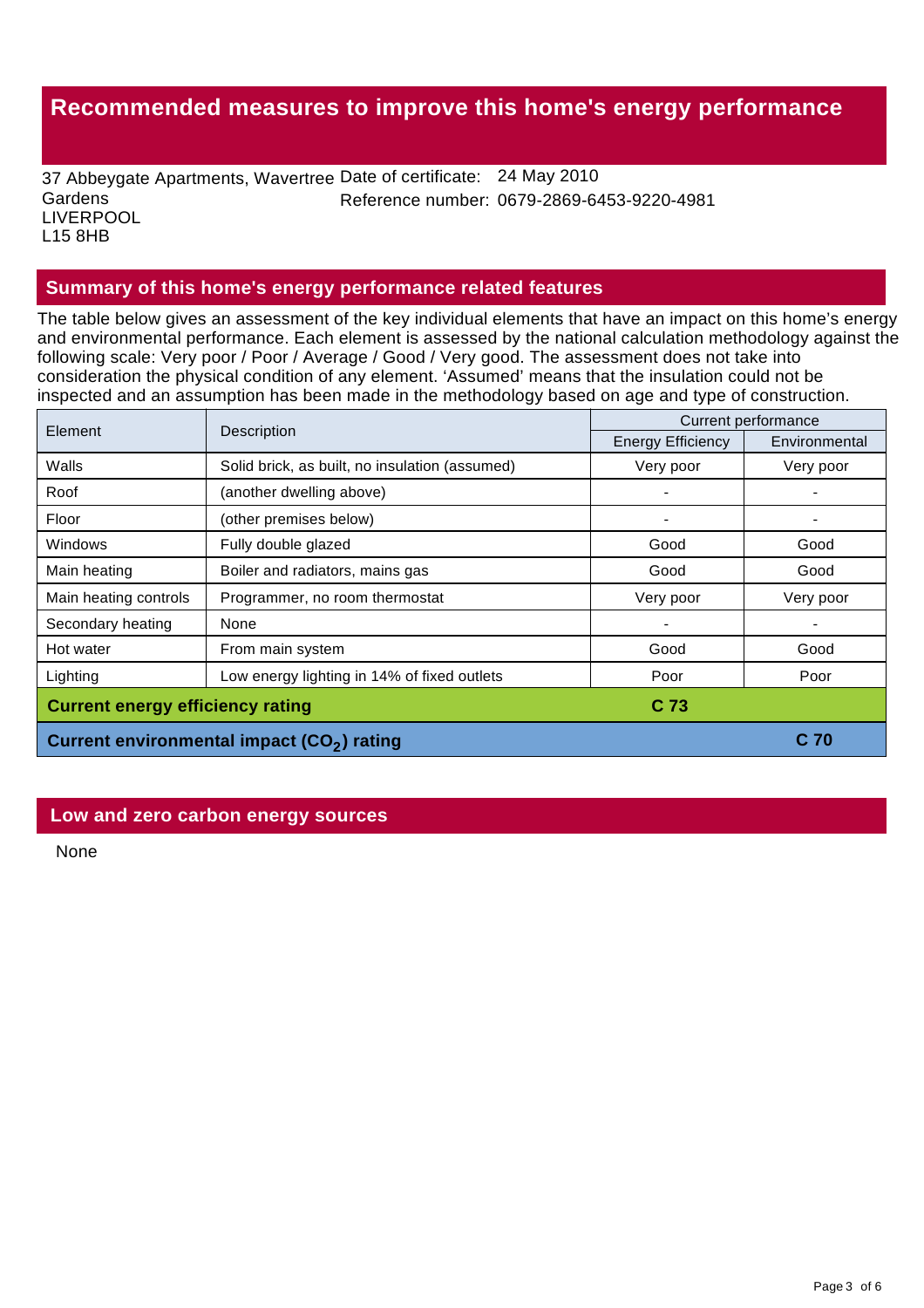## **Recommendations**

The measures below are cost effective. The performance ratings after improvement listed below are cumulative, that is they assume the improvements have been installed in the order that they appear in the table.

| Lower cost measures (up to £500)                         | Typical savings<br>per year | Performance ratings after improvement |                      |
|----------------------------------------------------------|-----------------------------|---------------------------------------|----------------------|
|                                                          |                             | Energy efficiency                     | Environmental impact |
| Low energy lighting for all fixed outlets                | £21                         | C 75                                  | C <sub>71</sub>      |
| 2 Upgrade heating controls                               | £35                         | C 77                                  | C 74                 |
| Sub-total                                                | £56                         |                                       |                      |
| <b>Higher cost measures</b>                              |                             |                                       |                      |
| Replace boiler with new<br>3<br>condensing boiler        | £35                         | C 79                                  | C 77                 |
| Total                                                    | £91                         |                                       |                      |
| C 79<br><b>Potential energy efficiency rating</b>        |                             |                                       |                      |
| Potential environmental impact (CO <sub>2</sub> ) rating |                             |                                       | C 77                 |

## **Further measures to achieve even higher standards**

#### None

Improvements to the energy efficiency and environmental impact ratings will usually be in step with each other. However, they can sometimes diverge because reduced energy costs are not always accompanied by a reduction in carbon dioxide  $(CO<sub>2</sub>)$  emissions.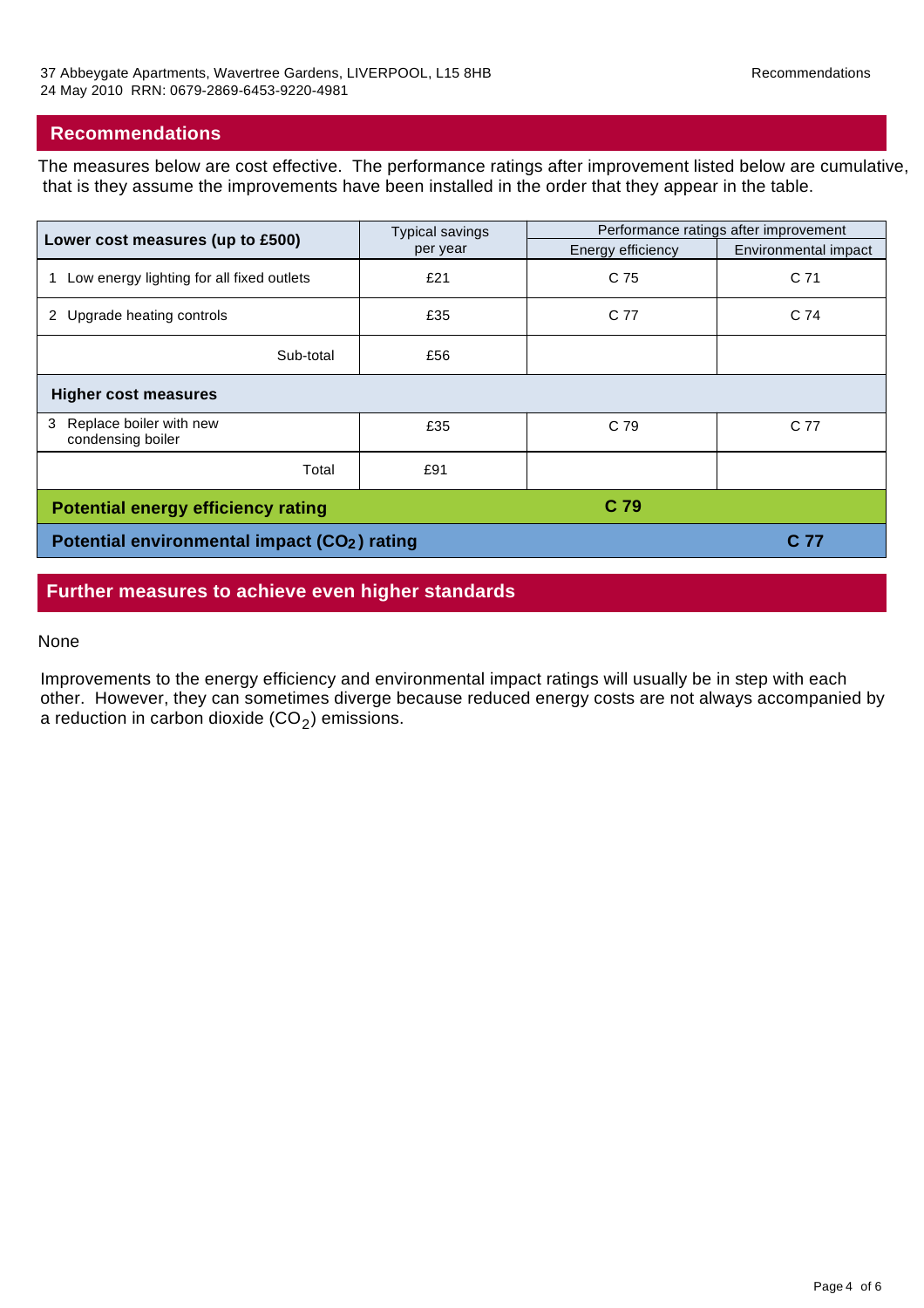## **About the cost effective measures to improve this home's performance ratings**

If you are a tenant, before undertaking any work you should check the terms of your lease and obtain approval from your landlord if the lease either requires it, or makes no express provision for such work.

#### **Lower cost measures (typically up to £500 each)**

These measures are relatively inexpensive to install and are worth tackling first. Some of them may be installed as DIY projects. DIY is not always straightforward, and sometimes there are health and safety risks, so take advice before carrying out DIY improvements.

#### **1 Low energy lighting**

Replacement of traditional light bulbs with energy saving recommended ones will reduce lighting costs over the lifetime of the bulb, and they last up to 12 times longer than ordinary light bulbs. Also consider selecting low energy light fittings when redecorating; contact the Lighting Association for your nearest stockist of Domestic Energy Efficient Lighting Scheme fittings.

#### **2 Heating controls (room thermostat and thermostatic radiator valves)**

A room thermostat will increase the efficiency of the heating system by enabling the boiler to switch off when no heat is required; this will reduce the amount of energy used and lower fuel bills. Thermostatic radiator valves should also be installed, to allow the temperature of each room to be controlled to suit individual needs, adding to comfort and reducing heating bills provided internal doors are kept closed. For example, they can be set to be warmer in the living room and bathroom than in the bedrooms. Ask a competent heating engineer to install thermostatic radiator valves and a fully pumped system with the pump and the boiler turned off by the room thermostat. Thermostatic radiator valves should be fitted to every radiator except for the radiator in the same room as the room thermostat. Remember the room thermostat is needed as well as the thermostatic radiator valves, to enable the boiler to switch off when no heat is required.

#### **Higher cost measures (typically over £500 each)**

#### **3 New condensing boiler**

A condensing boiler is capable of much higher efficiencies than other types of boiler, meaning it will burn less fuel to heat this property. This improvement is most appropriate when the existing central heating boiler needs repair or replacement, but there may be exceptional circumstances making this impractical. Condensing boilers need a drain for the condensate which limits their location; remember this when considering remodelling the room containing the existing boiler even if the latter is to be retained for the time being (for example a kitchen makeover). Building Regulations apply to this work, so your local authority building control department should be informed, unless the installer is registered with a competent persons scheme<sup>1</sup>, and can therefore self-certify the work for Building Regulation compliance. Ask a qualified heating engineer to explain the options.

## **About the further measures to achieve even higher standards**

Not applicable